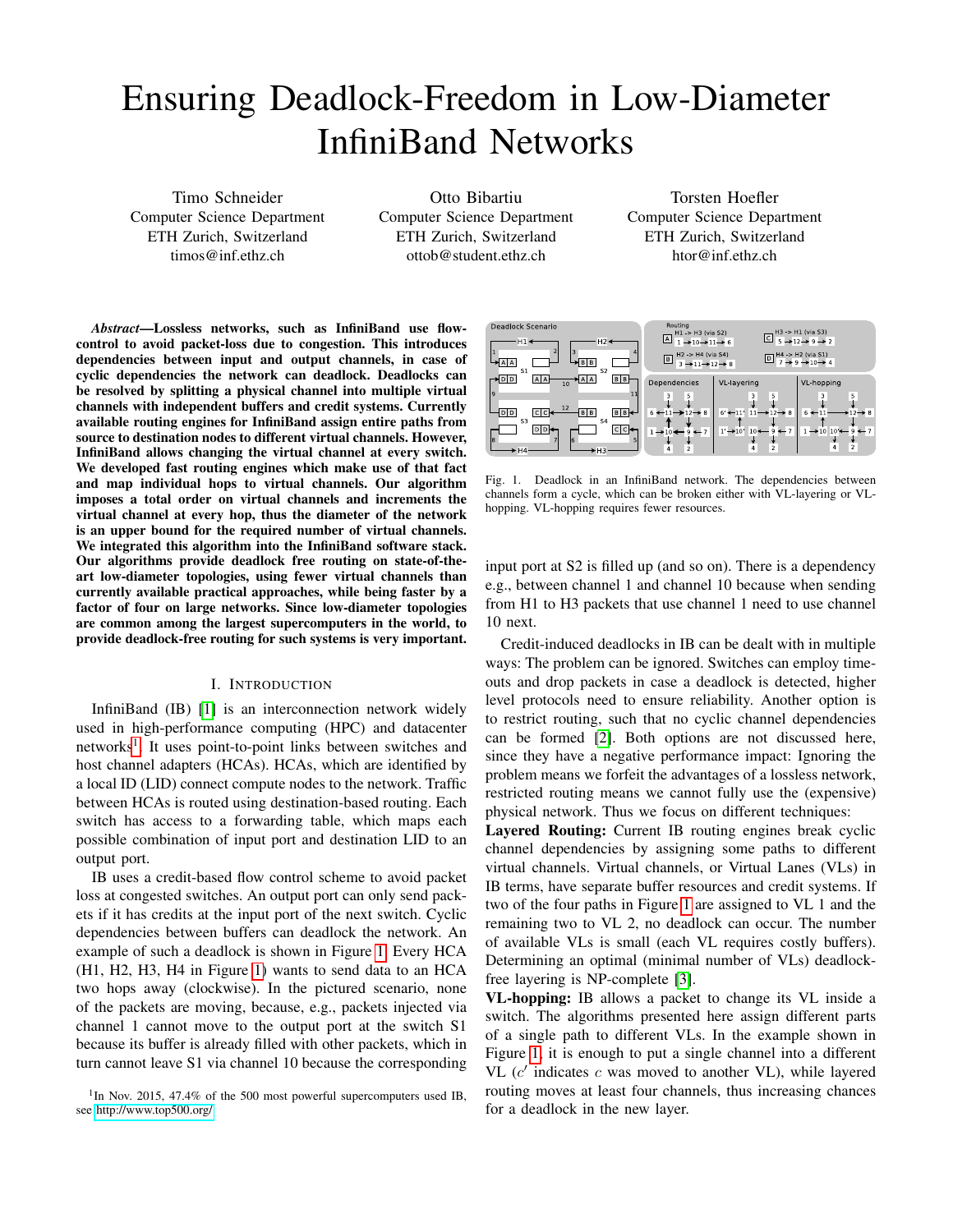TABLE I **NOTATION** 

| $\overline{SL}$        | Set of available SLs, in IB $s \in SL$ is a number  |
|------------------------|-----------------------------------------------------|
|                        | between zero and maxSL (fifteen in IB)              |
| VI                     | Set of available VLs, in IB $v \in VL$ is a number  |
|                        | between zero and $maxVL$ (up to fifteen in IB).     |
| $I=(N,C)$              | InfiniBand network graph, vertices $N$ are          |
|                        | HCAs and switches, edges $C$ are physical chan-     |
|                        | nels.                                               |
| $D=(C',E)$             | Channel dependency graph, vertices $C'$ are         |
|                        | virtual channels. We denote elements of $C'$        |
|                        | using superscripts to denote the VL, e.g., $a^p$    |
|                        |                                                     |
|                        | is the virtual channel formed by using $a$ with     |
|                        | VL p.                                               |
| $V(i, o, s) = v$       | SL-to-VL mapping relation, takes input and          |
|                        | output channel $i, o \in C$ and an SL value         |
|                        | $s \in SL$ as its argument and returns the output   |
|                        | VL $v \in VL$ . Every switch contains a table that  |
|                        | implements $V$ for the input ports of that switch.  |
| $R(i, d) = o$          | Routing relation, maps an input channel $i \in$     |
|                        | C and a destination HCA $d \in N$ to the next       |
|                        | output channel $o \in C$ . Each switch implements   |
|                        | $R$ for the local switch ports using a forwarding   |
|                        | table.                                              |
| $P(s, d) = (c_0  c_n)$ | The list of physical channels $c_i \in C$ traversed |
|                        | by a packet injected by $s \in N$ with destination  |
|                        |                                                     |
|                        | d. It can be obtained by successively applying      |
|                        | $R_{\cdot}$                                         |
| $R'(i^p,d) = o^q$      | To route a packet which has the destination         |
|                        | $d \in N$ and SL $s \in SL$ encoded in its          |
|                        | header and arrived through the virtual input        |
|                        | channel $i^p \in C'$ , we first apply $R(i, d) = o$ |
|                        | then use $V(i, o, s) = q$ to obtain q, thus         |
|                        | the packet is sent via the virtual channel $oq$ .   |
|                        | To simplify notation we introduce the virtual       |
|                        | routing relation $R'$ to express this. The value of |
|                        | $p$ is irrelevant for routing: InfiniBand switches  |
|                        | cannot access the input VL.                         |
| $S(i,d)=s$             | If an HCA uses channel $i \in C$ to inject a a      |
|                        | packet with destination $d \in N$ it must use SL    |
|                        |                                                     |
|                        | $s \in SL$ , this models PathRecords.               |

## II. BACKGROUND

An InfiniBand network can be modeled as a directed graph  $I = (N, C)$  where N is the set of HCAs and switches, while  $C$  is the set of links (often referred to as physical channels) connecting them. Each directed physical channel  $i = (t, h) \in$  $N \times N$  is connected to two endpoints, which we refer to as  $t = tail(i)$  and  $h = head(i)$ . IB links are full-duplex, i.e.,  $(t, h) \in C \leftrightarrow (h, t) \in C$ . InfiniBand uses destination based routing, every packet contains its destination HCA in the header. Every switch contains a table that determines the output port for every possible destination. We model routing as a relation  $R(i, d) = o$  which assigns an output channel  $o \in C$  to a combination of input channel  $i \in C$  and destination node  $d \in N$ . Routing happens only at switches; HCAs are connected to exactly one input and one output channel and do not forward packets, they only inject or consume them.

Routing tables in IB switches are programmed by the subnet manager. The most widely used subnet manager is OpenSM. When OpenSM is started, it detects the network topology and programs the routing tables in switches according to an algorithm selected by the user. After the network is fully configured, the subnet manager keeps running. If a link fails, it can update routing tables. Often the subnet manager is run on a switch itself, instead of using a dedicated node.

IB supports up to 16 virtual lanes per physical channel<sup>[2](#page-1-0)</sup>. VL 15 is used only by management traffic. Each VL has separate buffers and its own credit system, thus, VLs implement virtual channels. The output VL is determined based on the combination of the physical channel a packet used to enter a switch (input channel), the physical channel assigned to the packet by the routing relation  $R$  (the output channel), and the Service Level (SL). The SL of a packet is an integer between 0 and 15, it cannot be changed while the packet traverses the network, and is encoded in the packet header by the sender of the packet. Every switch contains an SL-to-VL mapping table which implements the relation  $V : (i, o, s) = v$ where  $s, v \in [0, 15]$  and  $i, o \in C$ . To forward a packet with destination  $d$  and service level  $s$ , the switch first determines  $R(i, d) = o$ , then applies  $V(i, o, s) = v$  to forward the packet on the virtual channel  $o^v$ . There are two types of VL buffer semantics: either there is one big buffer per VL where input and output buffer share the same memory region [\[3\]](#page-7-2)–[\[5\]](#page-7-3), or two disjoint buffers, one for sending and one for receiving [\[6\]](#page-7-4). The DF-SSSP algorithm in OpenSM constructs the CDG according to the two-buffer model. In this work, we use the two-buffer model, since the one-buffer model predicts deadlocks even for two switches connected with a single cable, which does not match our experience with IB hardware.

The Service Level  $s$  is an important part of the routing, as it determines which VL a packet will use in any switch, together with the SL-to-VL mapping table. The SL-to-VL mapping table is programmed into the switch by the subnet manager. However, the SL has to be set in the packet before it arrives at the first switch, thus it needs to be done by the host, even though it is part of routing, which should be transparent for the host. This dilemma is solved using PathRecord queries: Before a host sends a packet to a destination, it should query the subnet manager, which SL value should be used for that source/destination pair. We model this with the relation  $S(i, d) = s$  which assigns an SL value  $s \in SL$  to the combination of input channel  $i \in C$  to which the sending HCA is connected, and the destination HCA  $d \in N$ . Since the subnet manager is a single endpoint, often running on embedded hardware, this can lead to considerable startup overhead [\[7\]](#page-7-5). Thus many IB applications do not perform such queries, i.e., Open MPI [\[8\]](#page-7-6) has to be compiled and run with special flags in order to perform PathRecord queries. While previously known VL-based solutions for deadlock-free routing with InfiniBand, such as DF-SSSP and LASH require PathRecord queries (unless a single VL is sufficient to ensure deadlock freedom), we propose an algorithm for low-diameter networks which uses multiple VLs to ensure deadlock-freedom but relies solely on SL-to-VL mapping. All packets can be injected into the network with the same SL.

Now that we have the notation defined to model an Infini-

<span id="page-1-0"></span> $2$ Currently available switches support only up to eight VLs, but all datastructures are wide enough for 16.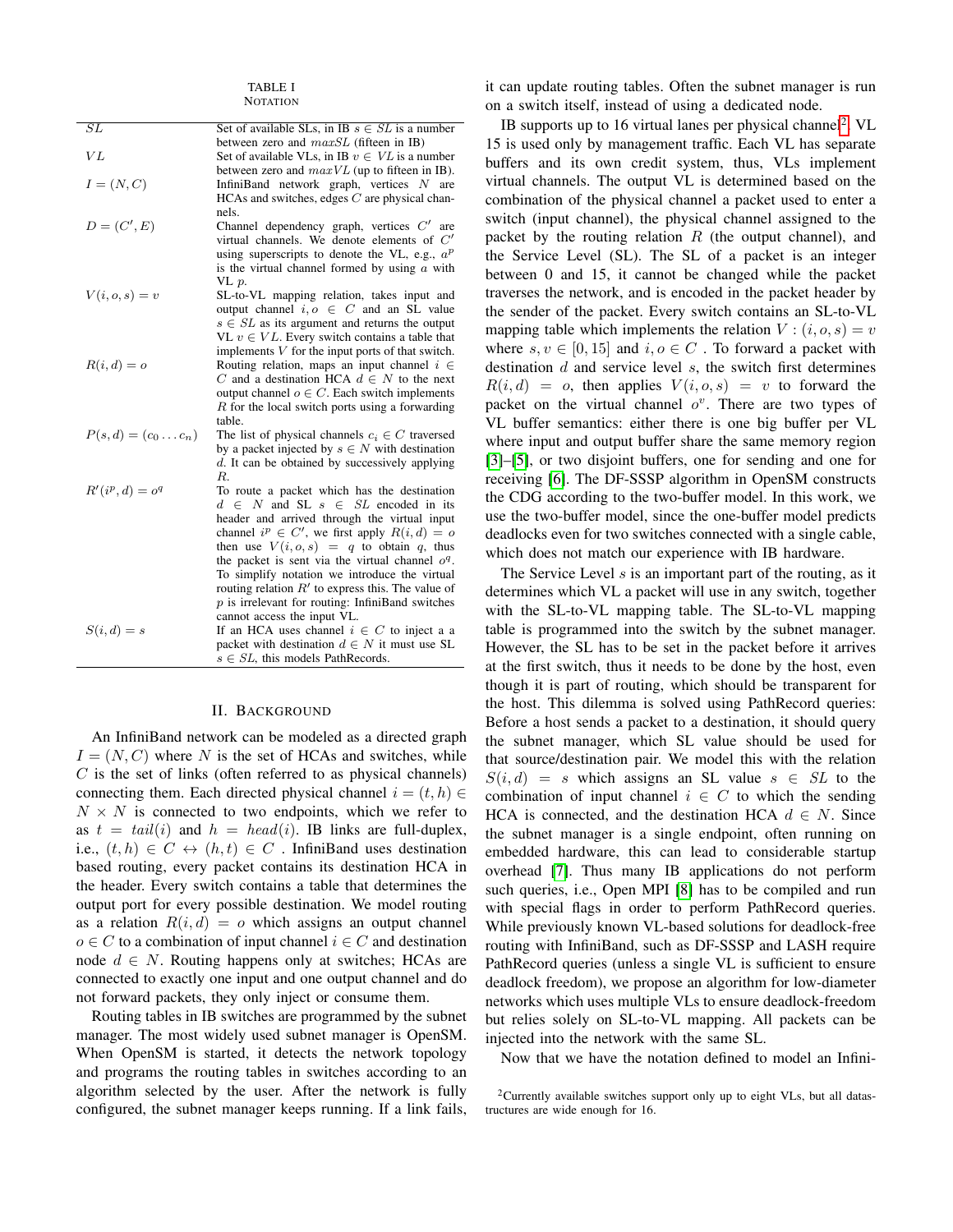Band network, we can formalize the dependencies between channels: The nodes  $C'$  of the channel dependency graph  $D = (C', E)$  are the virtual channels. Edges in the CDG are formed by dependent virtual channels. Two virtual channels  $a^m$ ,  $b^q$  are dependent if there exists a source/destination pair  $s, d \in N$  and packets that travel from s to d first use channel  $a^m$  then use  $b^q$  immediately after that. To express which virtual channels a packet uses we define the virtual routing relation  $R'$  (in contrast to the routing relation R which is defined on physical channels):

$$
R'(a^m, d) = b^q \leftrightarrow \exists s, d \in N : R(a, d) = b \land
$$
  
\n
$$
P(s, d) = c_0 \dots c_{a-1}, c_a \dots \land
$$
  
\n
$$
\exists k \in SL : V(c_{a-1}, c_a, k) = m \land
$$
  
\n
$$
V(a, b, k) = q \land S(c_0, d) = s
$$

Using  $R'$  expressing  $E$  becomes straightforward:

$$
(a^m, b^q) \in E \leftrightarrow \exists d \in N, a^m \in C' : R'(a^m, d) = b^q
$$

If  $D$  is acyclic, there can be no credit-induced deadlocks, which has been proven by Dally et al. [\[5\]](#page-7-3). The intuition of the proof is that in an acyclic CDG we can define a total order on the channels by sorting them topologically (only acyclic graphs have a topological order), thus if  $(i, j) \in C'$  then  $i > j$ . Consider the least channel in this order with a full queue, l. Every channel, that  $l$  sends packets to is less than  $l$ , and thus does not have a full queue. Therefore, *l* is not blocked, and there is no deadlock.

#### III. INCREMENTING VLS TO AVOID DEADLOCKS

Current routing algorithms for InfiniBand, i.e., DF-SSSP and LASH achieve deadlock-free routing with VL layering: VLs are set for entire paths. No packet will be forwarded from one VL to another in any switch, thus there exists no  $(a^m, b^q) \in E$  with  $m \neq q$  and we can create independent layers of channel dependencies for each VL. If none of the layers contains a cycle, D does not contain a cycle, and the routing is deadlock-free. The problem with this approach is that paths which contribute to a circle in the CDG need to be moved into another layer in its entirety. Thus, chances are that we get another cycle in that layer and have to move some paths to the next layer. Deciding which paths should be moved to which layer in order to minimize the number of used layers is an NP-complete problem [\[3\]](#page-7-2).

However, in this work we use a different approach, to our knowledge first mentioned by Gopal [\[9\]](#page-7-7): If we impose an ordering on the set of available VLs, i.e.,  $VL = [0, 15]$  and use  $\leq$  as ordering constraint, we can increase the VL at every hop, such that the following condition holds:

$$
\forall d \in N, \forall i^p \in C' : R'(i^p, d) = o^q \to q = p + 1 \quad \text{(VLInc)}
$$

For every destination node  $d$  and every input channel  $i^p$  the output VL  $q$  is bigger (by one) than the input VL.

<span id="page-2-1"></span>Theorem 1. *The CDG is acyclic if the VL is incremented by one in every hop, i.e., Equation [VLInc](#page-2-0) holds.*



<span id="page-2-2"></span>Fig. 2. Example SL-to-VL based deadlock free minimal path routing in diameter two networks.

*Proof.* Equation [VLInc](#page-2-0) imposes a partial order on channel nodes in D, for any  $(i^p, o^q) \in E$ ,  $q = p + 1$ . Thus D can be topologically sorted because there are no channels from high VLs to low VLs. This implies that  $D$  is a DAG.  $\Box$ 

Note that we can generalize Equation [VLInc:](#page-2-0) We do not require  $q = p + 1$  $q = p + 1$ . From the proof of Theorem 1 follows that  $q > p$  (or any other total order among VLs) is sufficient.

Unfortunately there is no straightforward way to implement routing which satisfies Equation [VLInc](#page-2-0) (or a generalization thereof) in InfiniBand: The output VL is decided only by taking into account the physical input port, i.e.,  $i$ , while we would require  $i^p$ , the combination of input port and input VL. However, the input VL is not available in the function V which decides the output VL. Instead we have only the SL (which remains constant while data is forwarded). Changing that has been proposed [\[10\]](#page-7-8) but to the best of our knowledge that feature is not available in IB.

However, we show that it is possible to construct  $V$  such that the resulting CDG satisfies Equation [VLInc.](#page-2-0) The diameter of the network influences how this is done, we describe the special case where all paths have at most length two (not counting HCA-to-switch links) first. We name the resulting algorithm DF-D2. We generalize it later to networks with an arbitrary diameter, and name the general algorithm DF-DN. Our algorithm does not provide routing itself, it takes an existing routing  $R$  and ensures deadlock-freedom.

# <span id="page-2-3"></span>IV. INCREMENTING VLS IN DIAMETER-TWO INFINIBAND **TOPOLOGIES**

In diameter-two networks we can make the CDG D acyclic by leveraging the SL-to-VL mapping  $V$ , given that the routing uses only minimal paths. A network has a diameter of two, iff all shortest paths between any two HCAs contains at most three switches (this implies the diameter of the network of switches is two).

<span id="page-2-0"></span>The main idea is to use VL 0 between the injecting HCA and the second switch on each path, and VL 1 afterwards. Figure [2](#page-2-2) gives an example. Since each switch port can be connected only to one vertex  $\in N$ , we can decide which output VL should be used based on the type of the connected device.

The algorithm shown in Figure [3](#page-3-0) generates the SL-to-VL tables V for deadlock-free diameter-two (DF-D2) routing. For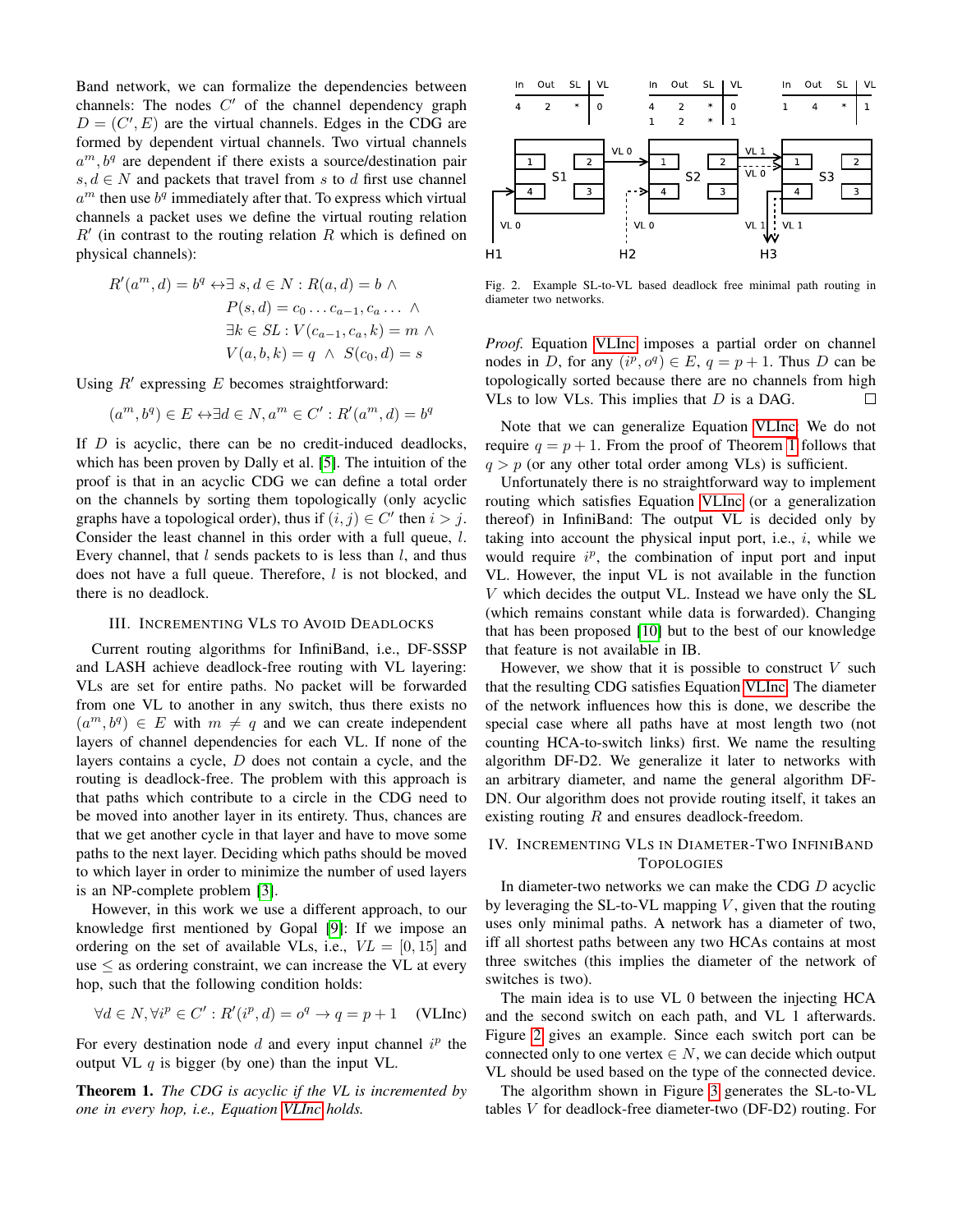**Data:**  $I = (N, C)$ : Diameter-two InfiniBand network Result: S, V : SL-to-VL mapping, guarantees DL-freedom forall  $(i, o) \in C^2$  do  $s \leftarrow head(i)$ if  $s = tail(o) \wedge isSwitch(s)$  then  $h \leftarrow head(i)$ if  $isSwitch(h)$  then  $\mathbf{I}$  $V(i, o, *) \leftarrow 1$ 

$$
S(*,*) \leftarrow 0
$$
  
 
$$
S(*,*) \leftarrow 0
$$

<span id="page-3-0"></span>Fig. 3. The DF-D2 Algorithm fills the SL-to-VL mapping table in such a way that the VL is incremented after the first hop.



<span id="page-3-1"></span>Fig. 4. Switch S3 cannot decide the output VL solely based on input and output port, as in DF-D2, the SL needs to be taken into account.

each combination of input and output port  $(i, o)$  in any switch we check if  $i$  is connected to an HCA or a switch. If  $i$  is connected to an HCA, we add  $V(i, o, *) = 0$  to the SLto-VL table, where ∗ means "for any SL" (in practice that means we add 16 entries, one for each SL). If  $i$  is connected to a switch, we use VL 1 instead. Every HCA should use VL 0 when injecting packets, regardless of the destination, which is expressed with  $S(*, *) \leftarrow 0$  This algorithms runtime complexity is linear in the total number of switch ports, since OpenSM directly provides the list of input and output channels for each switch.

# <span id="page-3-4"></span>V. INCREMENTING VLS IN ARBITRARY LOW-DIAMETER INFINIBAND TOPOLOGIES

If the network  $I$  (without HCAs) has a diameter higher than two, The algorithm shown in Figure [3](#page-3-0) fails to provide deadlock free routing. An example is given in Figure [4.](#page-3-1) Input port 3 of switch S3 is connected to another switch, thus it will use VL 1 as output VL for any data arriving on port 3. However, this will violate Equation [VLInc:](#page-2-0) Data which originates from H2 should use VL 1, but data from H1 should use VL 2. However, the switch cannot differentiate between both flows (with the SL-to-VL mapping constructed by the in Figure [3\)](#page-3-0), since the input and output port are identical. Thus we need to leverage the SL — H1 and H2 need to set different SL values when sending data.

A possible solution to differentiate between different paths (determined by their source destination pair) would be to give every  $(s, d) \in N^2$  a different SL. Assume a specific pair  $(s, d)$ is assigned SL  $z$ . Now we can walk the path (defined by  $R$ ) that messages from s to  $d$  will traverse, we denote that path as list of used physical channels  $P(s, d) = (c_0, c_1, ... c_n)$ .



<span id="page-3-3"></span>Fig. 5. DF-DN: We traverse each route, collect the relevant SL-to-VL table entries in traversal order, and stack them from top to bottom. Then we scan from left to right until we find an SL which increments the VL at every hop or has unused entries (set to zero) so that we can set them such that the VL is incremented at every hop.

We know that for every switch the position along the path determines which input and output VL must be used, if we start with VL 0 and increment the VL by one at every hop: A switch which is characterized by the input/output port combination  $(c_l, c_{l+1})$  needs to assign the output VL  $l + 1$ to any packet which arrives with an SL of  $z$ . Thus we can generate an entry  $V(c_l, c_{l+1}, z) = l + 1$  to the SL-to-VL table. While a SL-to-VL table built in that way will satisfy Equation [VLInc,](#page-2-0) it is not practical for InfiniBand networks, since InfiniBand only offers 16 different SLs, however, the number of SLs required by the approach described above is quadratic in the number of HCAs, it allows for a maximum of four HCAs. The number of required VLs is equal to the diameter of the network graph<sup>[3](#page-3-2)</sup>.

To make incrementing VLs practical for InfiniBand networks, we have to make better use of available SLs than the algorithm outlined above. Instead of giving each source/destination pair its own SL, we collect which input/output port combinations uses which output VL. This is done along all possible paths. Figure [5](#page-3-3) gives an example: In the network shown, assume we scan the highlighted path from source H1 to destination H2. We remember all the switches on the path (except the first and last one), so our path for this example is S3, S4, S6. We collect all the relevant parts (where the input/output port matches that of the currently scanned path) of the SL-to-VL tables in switches along that path in traversal order, as indicated in Figure [5.](#page-3-3) The highlighted path is not necessarily the first one which is examined, thus there are already some non-zero entries in our example (initially we populate all SL-to-VL tables with zero). Now we scan all columns from left to right, until we find a column where either the VL increases by one in every line, or it can be made into that by changing zero entries to non-zeros. If such a column

<span id="page-3-2"></span> $3$ minus two, if we count the first and last hop (from/to HCAs) as well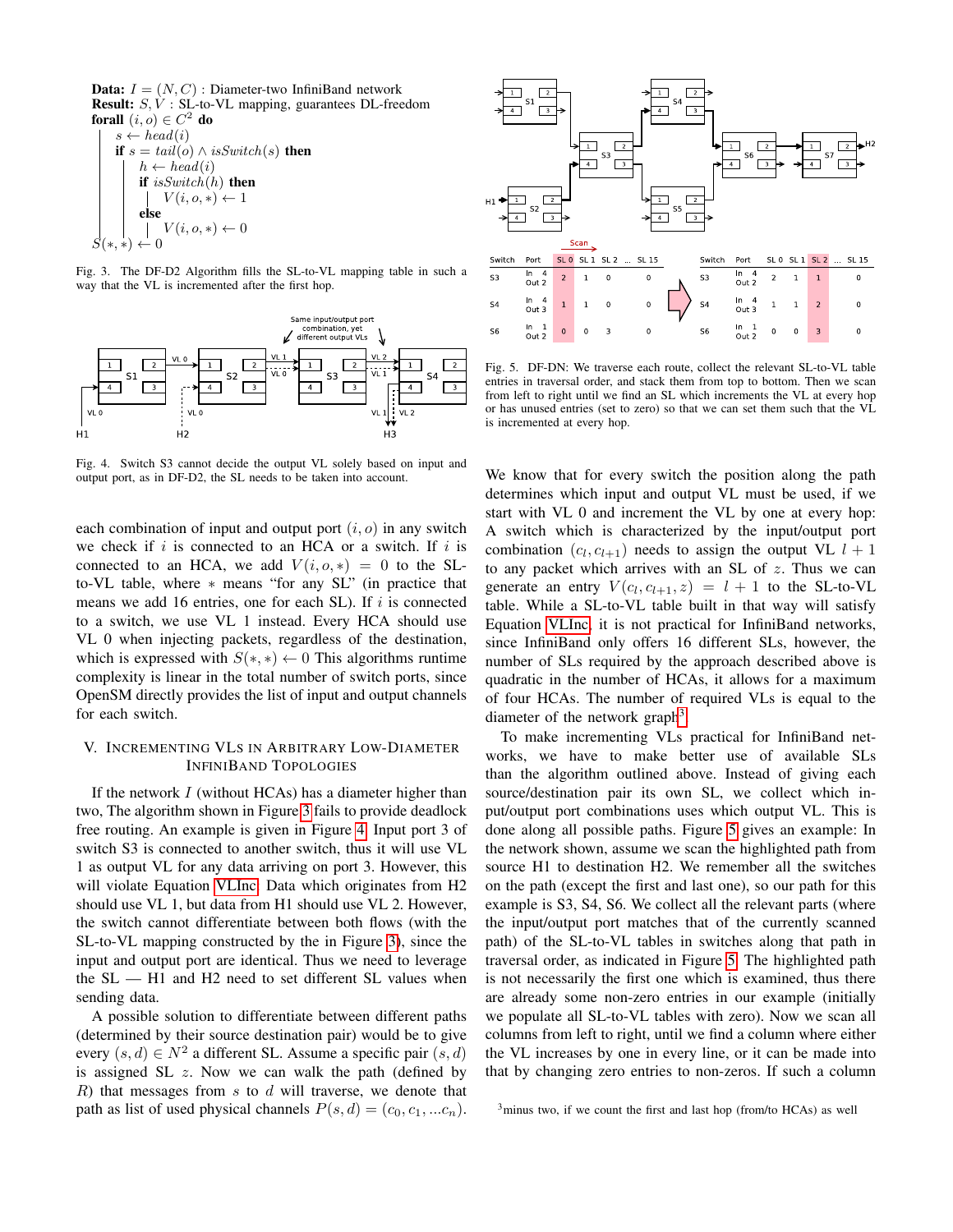**Data:**  $I = (N, C)$ : InfiniBand network, R : Routing function Result: H, V : SL-to-VL mapping, guarantees DL-freedom  $cache[0 \dots maxVL][0 \dots maxSL] \leftarrow 0$ **forall**  $(u, v) \in N^2$  :  $(u \neq v) \wedge isHCA(u) \wedge isHCA(v)$  **do**  $c_{out} \leftarrow (u, x) \in C$  $s \leftarrow head(c_{out})$ for  $i \leftarrow 0 \dots maxVL$  do  $c_{in} \leftarrow c_{out}$  $c_{out} \leftarrow R(c_{in}, v)$ forall  $k \in SL$  do |  $cache[i][k] \leftarrow V(c_{in}, c_{out}, k)$  $s \leftarrow head(c_{out})$ if  $s = v$  then  $found \leftarrow false$ for  $sl \leftarrow 0 \dots maxSL$  do if  $found = true$  then break  $found \leftarrow true$ for  $j \leftarrow 0 \dots i$  do  $vl \leftarrow cache[j][sl]$  $found \leftarrow found \wedge (vl \in \{0, j+1\})$ if found  $= true$  then for  $j \leftarrow 0 \ldots i$  do  $cache[j][sl] \leftarrow j + 1$  $V(c_{in}, c_{out}, sl) \leftarrow j+1$ else Error Not enough SLs!  $S(c_{out}, v) \leftarrow sl$ break if  $i = maxVL$  then | **Error** Not enough VLs!

<span id="page-4-0"></span>Fig. 6. The DF-DN Algorithm fills the SL-to-VL mapping table in such a way that the VL is incremented after the first hop.

is found, the position of the column gives us the SL we will use.

The DF-DN algorithm, shown in Figure [6,](#page-4-0) provides details: The outer loop iterates over all combinations of sources and destinations. We traverse  $P(u, v)$  in the loop over i, if the path is longer than  $maxVL$  hops, our algorithm will fail due to an exhaustion of VLs. The cache structure holds the relevant subset of  $V$ , which we modify once we find an appropriate SL, for which all entries are monotonically increasing, or we can make them monotonically increasing by setting unused (zero) entries. The variable found keeps track of this.

#### VI. EVALUATION

To evaluate performance and test correctness of our routing engine, we implemented the algorithms described in Sections [IV](#page-2-3) and [V](#page-3-4) in OpenSM. Our algorithms are implemented as an extension of non-deadlock-free routing engines: First we perform SSSP or MinHop routing (and only use one VL). After that we assign VLs to hops, and program SL-to-VL tables.

In order to evaluate the implementation with multiple different networks, we use the ibsim (version 0.6) InfiniBand simulator. The ibsim utility simulates an IB network, thus we can use tools such as OpenSM (version 3.3.19) on that simulated network, furthermore we can obtain the network configuration using ibnetdiscover (version 1.6.1) and ibdiagnet (version 1.5.7). We wrote a tool to convert the output of these tools into input files for the OMNet++ (version 4.6) based Flitlevel InfiniBand simulator ib-flit-sim (version 28.07.13). The original version of ib-flit-sim does not support virtual lanes. We added support for virtual lanes in the context of this work. The OMNet++ simulator allows us to test correctness of our routing engine.<sup>[4](#page-4-1)</sup>

All experiments are performed using Centos 6.7, kernel version 2.6.32. The host system is an Intel i5-4590 CPU @ 3.30GHz and 8 GB RAM.

#### *A. Slim Fly Topologies*

We generated InfiniBand networks for different Slim Fly [\[11\]](#page-7-9) topologies<sup>[5](#page-4-2)</sup> shown in Figure [7.](#page-5-0) To verify that deadlocks are indeed a problem on this topology, we simulated a network with the given topologies in ib-flit-sim with the following parameters: 800 credits per port, an MTU of 2KiB, 10 GiB full duplex links, and a message size of 128 KiB. The routing tables are created with the SSSP routing engine from OpenSM. The traffic pattern is generated such that every host sends a message to a different receiver. If we find cycles in the CDG, we select sender/receiver such that they utilize paths which contribute to a cycle in the CDG if possible (otherwise the selection is random). Routing is generated with OpenSM, using the SSSP routing engine. All communication uses VL zero. To lower memory usage and runtime of the ib-flit-sim simulation we simulated only two (instead of  $p$ ) HCAs per switch for the deadlock simulations.

To resolve deadlocks we applied existing deadlock-free routing engines LASH and DF-SSSP as well as our proposed DF-D2 heuristic together with MinHop and SSSP. The UPDN routing engine fails to work with most evaluated topologies because it is unable to identify a set of root switches. We can see in Figure [9](#page-5-1) that LASH is able to find deadlock free configurations with two VLs for all networks. Note that in practice LASH and DF-SSSP utilize all available VLs, by balancing routes across them. The numbers reported here are the results before the balancing step is performed. For the topologies with more than 50 switches (350 hosts), the DF-SSSP heuristic is suboptimal, it requires three instead of two VLs, while our heuristic gives the optimal result.

By itself that would not be a surprising result. After all, with LASH we already have a routing engine capable of delivering deadlock free routing using the minimal number of VLs. However, our heuristic has two advantages over LASH: it does not require path queries and it is much faster. In Figure [8](#page-5-2) we show that our heuristic is capable of routing the largest evaluated network two orders of magnitude faster than LASH, while outperforming DF-SSSP by a factor of three. Figure [8](#page-5-2) shows a boxplot [\[12\]](#page-7-10) of eleven measurements per combination of network and routing engine. The thicker line inside the boxes marks the median value, the boxes extend to lowest and

<span id="page-4-1"></span><sup>4</sup>Our toolchain can be downloaded from [https://spcl.inf.ethz.ch/Research/](https://spcl.inf.ethz.ch/Research/Scalable_Networking/DFDN/) Scalable\_[Networking/DFDN/.](https://spcl.inf.ethz.ch/Research/Scalable_Networking/DFDN/)

<span id="page-4-2"></span><sup>5</sup>All topologies were obtained from [https://spcl.inf.ethz.ch/Research/](https://spcl.inf.ethz.ch/Research/Scalable_Networking/SlimFly/) Scalable [Networking/SlimFly/](https://spcl.inf.ethz.ch/Research/Scalable_Networking/SlimFly/)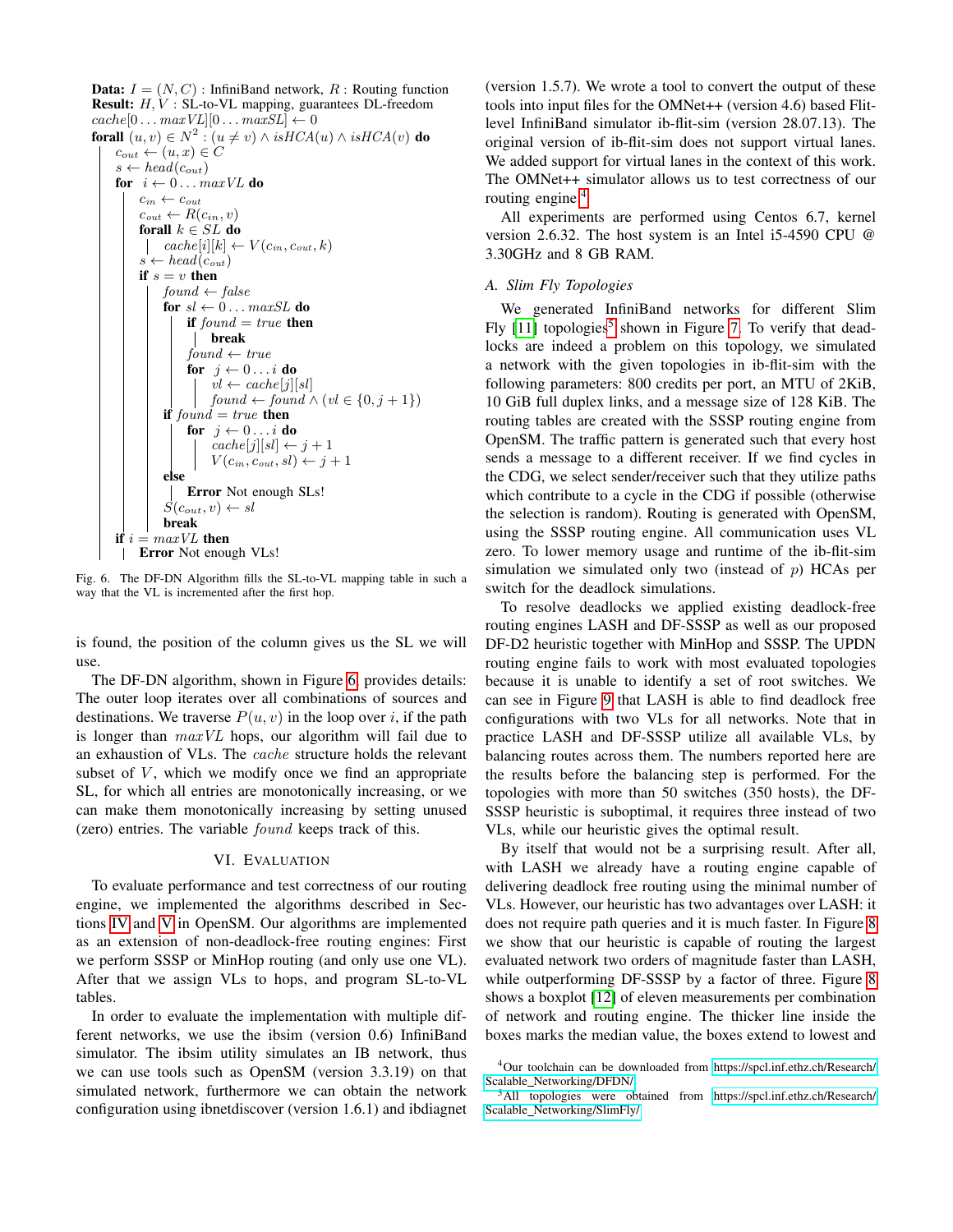| р  | <b>Switches</b> | Hosts | Time to DL |
|----|-----------------|-------|------------|
| 5  | 18              | 90    | no DL      |
|    | 50              | 350   | $40.5$ us  |
| 11 | 98              | 1078  | $9.2$ us   |
| 17 | 242             | 4114  | $22.3$ us  |
| 19 | 337             | 6403  | 8.1 us     |

<span id="page-5-0"></span>Fig. 7. Balanced Slim Fly topologies. The parameter p determines how many HCAs are attached per switch, the network is then built such that it provides full global bandwidth.





<span id="page-5-2"></span>Fig. 8. Performance of different OpenSM routing engines for Slim Fly topologies. Our heuristics outperforms LASH by orders of magnitude and outperforms DF-SSSP by a factor of three.

<span id="page-5-1"></span>Fig. 9. Required VLs for Slim Fly topologies, for different routing engines. DF-SSSP is suboptimal for larger networks, LASH and DF-D2 deliver the optimal result.

highest value within the 1.5 interquartile range. In Figure [9](#page-5-1) the low dispersion of the measurements and the logarithmic scale make most boxes appear as a single line. For the two smallest networks for which data is plotted the measurements for DF-D2+SSSP and DF-D2+MinHop are overlapping, thus only three boxes are visible.

## *B. Dragonfly Topologies*

We evaluated our heuristic on different Dragonfly [\[13\]](#page-7-11) topologies (obtained from the topology collection which accompanies the Slim Fly technical report), they vary in size between 18 and 1058 switches. The results are shown in Figure [10.](#page-6-0) All used Dragonfly topologies are balanced configurations with full global bandwidth. A Dragonfly topology consists of  $q$  groups, the  $a$  routers within a group are fully connected, if groups are contracted into a single vertex the resulting graph is again fully connected. To obtain such a network, each router is connected to p HCAs,  $a - 1$  routers in its own group and  $h$  routers in other groups. To obtain full global bandwidth we chose  $a = 2p = 2h$  and  $g = ah + 1$ The number of HCAs, denoted as  $n$ , can be calculated with  $n = gap = (ah+1)2p^2 = (2p^2+1)2p^2 = 4p^4+2p^2$ . For our experiments we varied the number of HCAs per switch from  $p=2$  to  $p=8$ .

For Dragonfly topologies LASH and DF-DN (combined with MinHop and SSSP) both deliver the optimal result of 3 VLs used to provide deadlock-freedom, however DF-DN was able to do so 68 times faster than LASH, and more than three times faster than DF-SSSP for the largest network with  $p = 8$ , which implies 16512 HCAs.

Figure [13](#page-6-1) shows a boxplot of the runtimes of LASH, DF-SSSP, and DF-DN for Dragonfly topologies of different sizes. The runtimes for DF-DN+MinHop and DF-DN+SSSP are very similar, thus we plot both in one set of boxes, labeled DF-DN. LASH is roughly two orders of magnitude slower than DF-DN, while DF-DN requires 28 seconds to route the largest network, LASH requires 3.5 hours. Note that the routing engine not only has to be run when the network is initially deployed, but also in the case of link failures. Thus we consider LASH impractical for large networks. DF-SSSP is four times slower than DF-DN, it requires 121 seconds to perform deadlock-free routing.

# *C. Orthogonal Fat-Tree Topologies*

The Orthogonal Fat-Tree [\[14\]](#page-7-12) (OFT) topology is based on the idea of stacking two Single-Path Trees (SPT) on top of each other. An SPT consists of two layers of routers. The  $R_1$  routers in the first layer have a router-to-router radix of  $r_1$  and the  $R_2$  routers in the second layer  $r_2$ . HCAs are be connected only to the first layer of routers and router-torouter links have an endpoint in both layers, thus  $r_1$  HCAs are attached to each router in the first layer. Connections are formed such that there is only a single path between any two HCAs, and the number of used switches in the second layer is minimized. How to construct such networks for arbitrary values of  $r_1$  and  $r_2$  is not straightforward. When constructing networks, it is a common requirement that switches have a certain number of ports. This can be reached by combining multiple SPTs into a Stacked SPT (SSPT). Building an SSPT with  $r_1 = r_2 = k$  requires stacking two 2 SPTs, the resulting structure is called Two-Level k-OFT [\[15\]](#page-7-13). We generated OFTs for  $k = 3, 4, 6, 8, 14, 16, 18$ . As shown in Figure [11,](#page-6-2) DF-DN outperforms DF-SSSP on all networks of medium and large size by a large margin. LASH saves one and sometimes two VLs compared to DF-DN, however, for the largest network they are equal. This is a positive result for DF-DN, given LASHs running time is orders of magnitude higher.

## *D. Real-World Topologies*

We evaluated our heuristic on several real-world networks. The results are shown in Figure [12.](#page-6-3) None of those was constructed as a low-diameter topology, yet our heuristic is capable of providing deadlock-free routing for all of them. In the case of Juropa our heuristic requires only six VLs, while DF-SSSP requires nine. LASH on the other hand failed to provide deadlock-free routing on that topology.

#### VII. RELATED WORK

In this work, we discuss credit-induced deadlocks in Infini-Band networks. Our notation is based on that of Dally and Seitz [\[5\]](#page-7-3), who showed the connection between deadlocks and the channel dependency graph. The key idea for the heuristics presented here is to increment the VL at every hop. This scheme has been introduced by Gopal [\[9\]](#page-7-7), and was used recently by Besta and Hoefler [\[11\]](#page-7-9) in the context of diametertwo networks. To the best of our knowledge, VL hopping has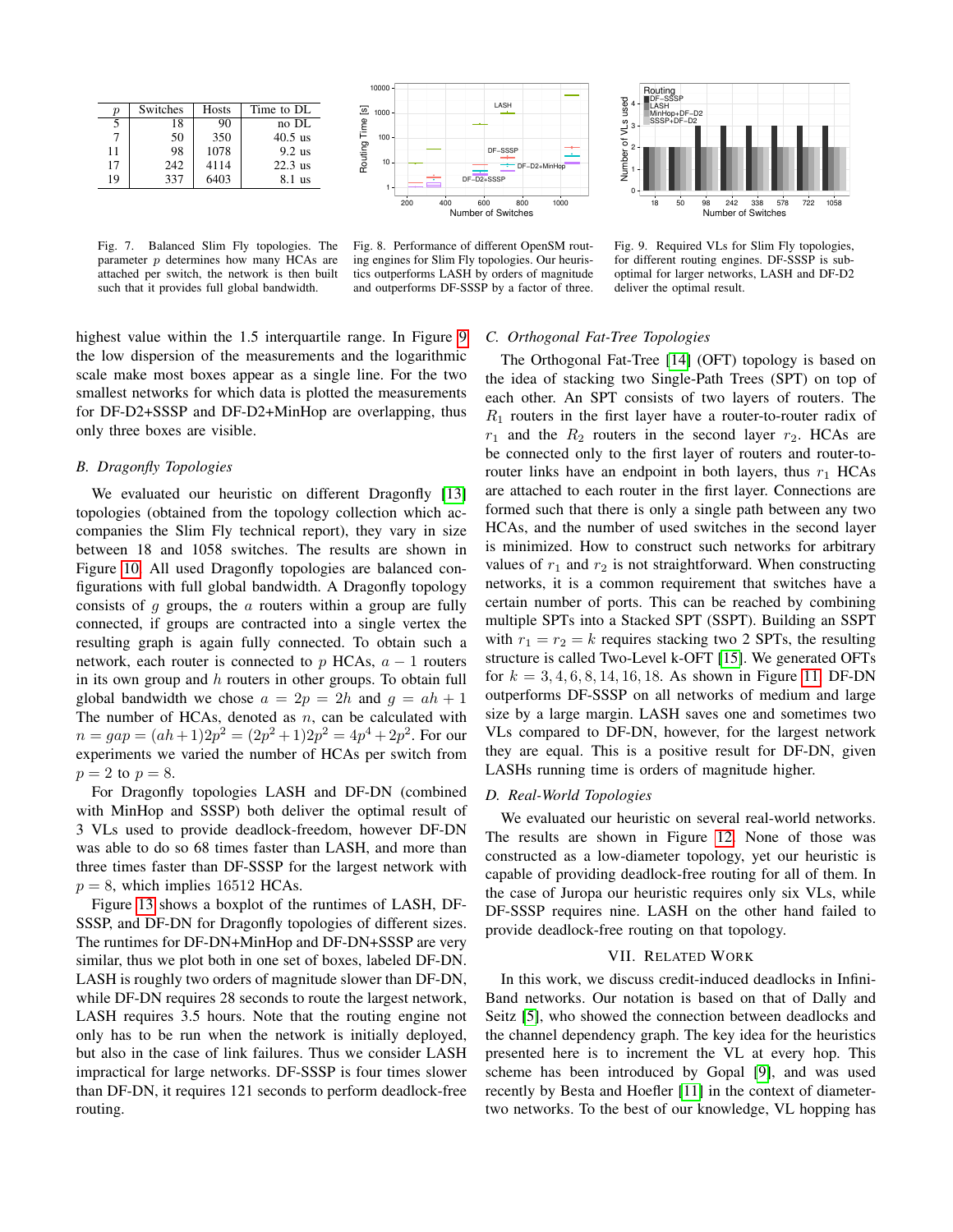

<span id="page-6-0"></span>Fig. 10. Required VLs for Dragonfly topologies and different routing engines. DF-SSSP and LASH require twice as many VLs as DF-DN for large networks.





<span id="page-6-2"></span>Fig. 11. Required number of VLs for different Orthogonal Fat-Trees, with radixes between 3 and 18. They provide full global bandwidth. DF-DN saves up to 5 VLs compared to DF-SSSP, and performs almost equal to LASH (but is much faster).

<span id="page-6-3"></span>Fig. 12. Required number of VLs for different Real-World Topologies. None of them is a lowdiameter topology, but the DF-DN heuristic can deliver deadlock free routing for all of them and outperforms DF-SSSP on Juropa, while LASH is unable to provide a valid routing.



<span id="page-6-1"></span>Fig. 13. Performance of different OpenSM routing engines for Dragonfly topologies. Our heuristics outperforms LASH by orders of magnitude (while delivering equal results) and outperforms DF-SSSP by a factor of four, while delivering better results.

not been used in InfiniBand networks before, our heuristic to program the SL-to-VL mapping tables is novel. Our heuristics also target low-diameter networks [\[13\]](#page-7-11)–[\[15\]](#page-7-13), which are an area of active research, since they offer high-performance (small number of hops) at relatively low cost.

Some existing routing algorithms for InfiniBand, namely DOR and Fat-Tree provide topology-aware, deadlock-free routing for specific networks topologies. They are deadlockfree as long as there is no change in network structure. Often performance decreases even in case of single link failures and these routing engines will fall-back to a general-purpose, nondeadlock-free algorithm. Domke et al. [\[16\]](#page-7-14) propose fail-inplace network design and suggest network-agnostic routing in order to keep up the high throughput, even in presence of link or switch failures. The Up/Down routing scheme for InfiniBand [\[17\]](#page-7-15) offers deadlock-free routing for non-structured networks. It uses a tree structure in order to disallow paths which create channel dependency cycles. However, Up/Down routing does not offer shortest-path routing. LASH [\[18\]](#page-7-16) is another topology agnostic, deadlock-free routing engine for InfiniBand. It computes shortest-paths between nodes and assigns paths to VL layers, such that a minimal number of VLs are utilized. Since this is an NP-hard problem, LASHs network initialization time exceeds reasonable values, e.g., 3.5h for a Dragonfly topology with 9702 HCAs. Daryin et al. [\[10\]](#page-7-8) proposed a VL-incrementing scheme to provide deadlockfree InfiniBand routing, however, they did not design any implementation using SL-to-VL tables. Instead they suggest to replace the SL-to-VL table with a VL-to-VL table that takes the input VL into account to determine the output VL for the next hop. This would require fundamental changes to IB, which are not necessary, because we have shown that DF-DN and DF-D2 can increment VLs using only SL-to-VL tables. Hoefler et al. [\[4\]](#page-7-17) introduced the SSSP routing algorithm. SSSP provides balanced shortest-path routing and minimizes the number of paths per edge globally. However, SSSP routing is not deadlock-free, which is why Domke et al. introduced DF-SSSP [\[3\]](#page-7-2). DF-SSSP performs SSSP routing and subsequently, assigns each path to a VL layer in order to break channel dependency cycles. It uses a heuristic to minimize the number of VLs for path layering in polynomial time. We show that our heuristic, which takes SL-to-VL mapping into account is faster and requires less VLs in many practical networks. Nue-Routing [\[19\]](#page-7-18) is similar to DF-SSSP in that it does not make use of SL-to-VL mapping for InfiniBand. Nue-Routing combines the layering technique with restricted routing: it performs layering with a given number of VLs, while using an "escape path" based on restricted routing. If the number of available VLs is smaller than what would be required to obtain deadlock-freedom when solely relying on layering, any paths still containing cycles are changed such that they utilize the escape path. We view Nue-Routing as complimentary to DF-DN: While DF-DN is well suited for low-diameter networks, Nue-routing has advantages when routing high-diameter networks.

To provide deadlock-free routing, DF-SSSP and LASH require expensive PathRecord queries: A host needs to query the Subnet Manager for the path SL before it can send any